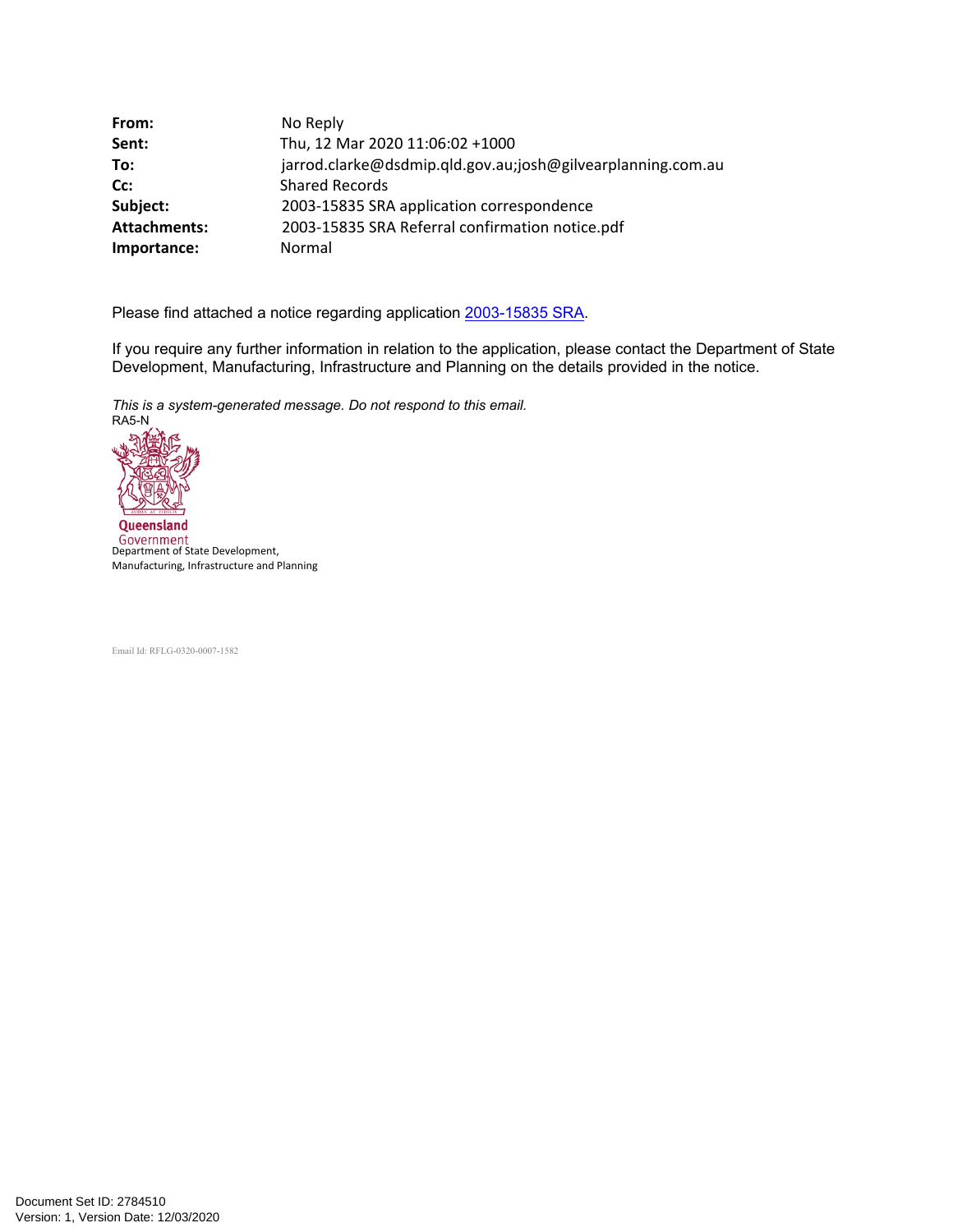RA5-N



Department of **State Development,** Manufacturing, **Infrastructure and Planning** 

Our reference: 2003-15835 SRA Your reference: **J000975: MIS: KLG** Council reference: MCU20/0006

12 March 2020

Mission Helicopters Pty Ltd C/- Gilvear Planning Pty Ltd PO Box 228 BABINDA QLD 4861 josh@gilvearplanning.com.au

Attention: Josh Maunder

Dear Sir/Madam

## **Referral confirmation notice**

(Given under section 7 of the Development Assessment Rules)

The development application described below is taken to be properly referred to the Department of State Development, Manufacturing, Infrastructure and Planning under Part 2: Referral of the Development Assessment Rules.

## **Location details**

| Street address:            | 2224 Tully Mission Beach Road, Mission Beach |  |
|----------------------------|----------------------------------------------|--|
| Real property description: | Lot 3 on RP732964                            |  |
| Local government area:     | Cassowary Coast Regional Council             |  |
| <b>Application details</b> |                                              |  |

Development permit Material change of use for Air Services (Aviation Facility)

The referral confirmation period ended on 12 March 2020. The department's assessment will be under the following provisions of the Planning Regulation 2017:

10.9.4.2.4.1 State transport corridors and future State transport corridors